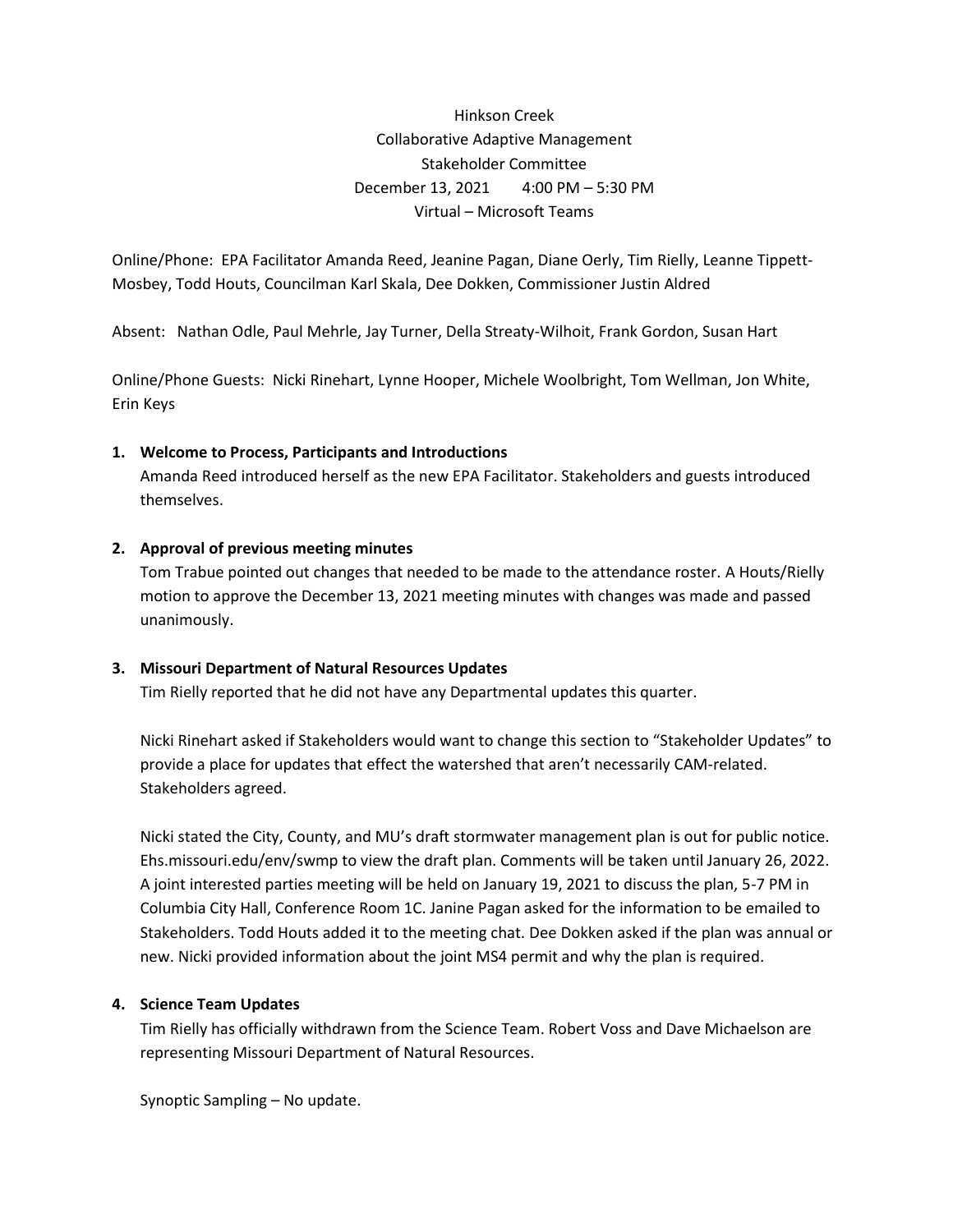LiDAR Analysis – Lynne Hooper stated the County's GIS department has completed an initial LiDAR analysis of the Hinkson Creek corridor, coming up with amounts for sediment, deposition, erosion, and have turned those data over to the Science Team for review. The Science Team is interested in pursuing additional analyses to see if they could detect "hotspots" along the corridor that might need specific attention or monitoring. Boone County sent the DEMs over to John Holmes (Science Team) and Robb Jacobson (Science Team) to perform their analyses.

Dr. Zeiger's Gauging Stations - Tim Rielly shared that Dr. Shawn Zeiger, Lincoln University, is installing level loggers to measure stage on Hinkson Creek. Dr. Zeiger wants to monitor conductivity or do some chloride sampling in the future.

Chloride Study – The Science Team and the Action Team met to discuss a path forward. The Science Team has not submitted a proposal for a study. The discussion mainly covered the efficacy of best management practices for chloride reductions and modeling BMPs for chloride reduction.

USGS Chemical Analysis – The Intergovernmental Agreement has been through the City, County, and MU processes for acceptance. The County is working with USGS to get the work contract finalized. Spring and Fall samplings should happen in 2022.

# **5. Action Team Updates**

Proposed Stakeholder Replacements Update – Nicki Rinehart stated she had spoken to Todd Houts and Justin Aldred about replacing Nathan Odle with Rob Wolverton on the Stakeholder Committee, she just needed to hear from Karl Skala. Karl has no objections to that suggestion. Nicki stated she and City staff would write a memo to County Commission and City Council for approval to extend that invitation to Mr. Wolverton.

Chloride Task Force – Michele Woolbright stated an internal review of the plan was underway. She's hoping to provide the Action Team with an update at their next meeting. Michele said the goal of the task force is to create a task force of stakeholders to discuss how the salt footprint can be reduced.

Forum Nature Area Signage – No update.

# **6. Riparian Subcommittee Updates**

Lynne Hooper stated the RCPP proposal was put on hold due to pandemic-related issues. A 3-4-hour riparian event will be held in the spring at the 3M Wetlands. Lynne is putting an outline for event activities together. An update will be provided at the next Stakeholder meeting.

Amanda Reed asked if Lynne has been working on an RCPP application, budget, and best management practices with NRCS. Lynne stated an application has not been submitted. The subcommittee was formed in 2019 and was not able to submit an application that year. Covid hit in 2020 and has been ongoing. The subcommittee is hopeful that an application can be submitted in 2022.